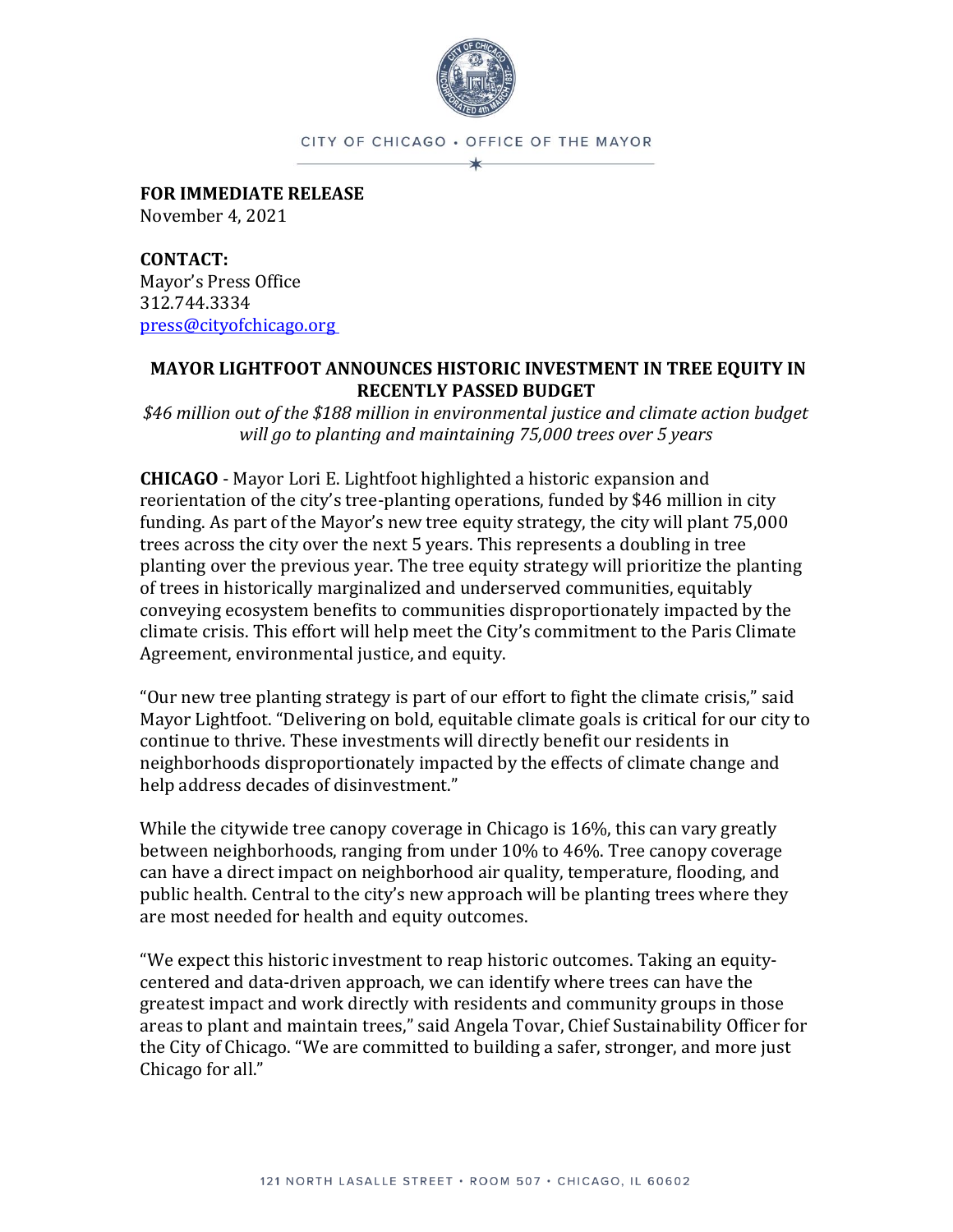

CITY OF CHICAGO · OFFICE OF THE MAYOR

The Chicago Department of Public Health led the creation of a new 'community site selection tool' that brings together data on tree canopy, air quality, land surface temperatures, economic hardship, and other factors, with support from the Bloomberg Philanthropies Partnership for Healthy Cities. The city will use the tool to work with local nonprofits and community groups to identify priority communities and locations to plant trees. This, combined with the increase in funding for tree planting over the next five years, will help increase the number of trees in neighborhoods throughout the city and reduce the impacts of climate change on these communities. Bloomberg Associates, a pro bono municipal consulting service, has provided strategic advice on the development and rollout of the tree equity strategy.

"Mayor Lightfoot's investment will make a significant positive impact on the health of Chicago's urban forest," said Lydia Scott, director of the Chicago Region Trees Initiative. "We look forward to continuing our partnership with the city to provide an increased and more equitably distributed tree canopy for its neighborhoods."

The tree equity investment is one key component of Mayor Lightfoot's "all-in" approach to fighting the climate crisis and part of \$188 million in new funding to build resilience in neighborhoods disproportionately impacted by the effects of the climate crisis. The neighborhood-specific climate interventions will build a safer, stronger, and more just City for all and covers a broad range of environmental issues, from land remediation to tree planting. Each climate and environmental initiative was developed through a lens of racial equity, centering historically marginalized and underserved environmental justice communities.

"Cities are on the front lines of climate change, experiencing the direct impacts of extreme weather but also able to deploy the solutions needed to reduce carbon emissions and protect residents," said Adam Freed, Principal for Sustainability at Bloomberg Associates. "Mayor Lightfoot's historic investment in climate solutions, core commitment to equity, and use of data to target investments make it a national model for smart, impact-driven climate action."

Other key investments include:

- \$25.75 million to create 20 new green and resilient schoolyards at public schools in the City's most flood-prone areas. This initiative builds upon the highly successful green alley program and allocates resources to communities experiencing disproportionate amounts of flooding related to climate change.
- \$41 million to retrofit 500 low-income homes and units, create neighborhood resilience hubs, install solar power on 5 public libraries, and utilize existing roofs on industrial facilities to install community solar. These energy